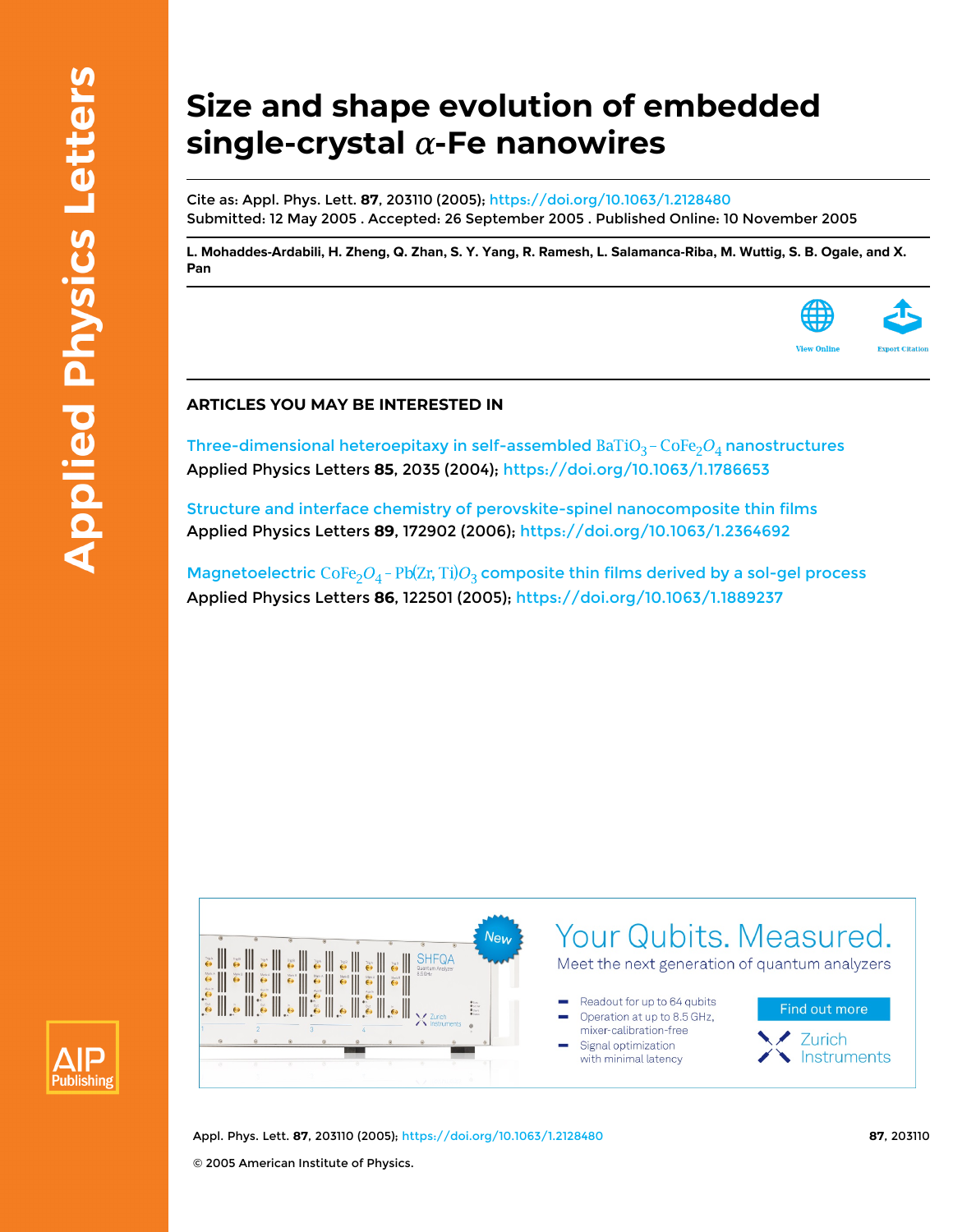## [Size and shape evolution of embedded single-crystal](http://dx.doi.org/10.1063/1.2128480)  $\alpha$ -Fe nanowires

L. Mohaddes-Ardabili,<sup>a)</sup> H. Zheng, Q. Zhan, S. Y. Yang, and R. Ramesh *Department of Materials Science and Engineering and Department of Physics, University of California, Berkeley, California 94720*

L. Salamanca-Riba and M. Wuttig

*Department of Materials Science and Engineering, University of Maryland, College Park, Maryland 20742*

## S. B. Ogale

*Center for Superconductivity Research, Department of Physics, University of Maryland, College Park, Maryland 20742*

## X. Pan

*Department of Materials Science and Engineering, University of Michigan, Ann Arbor, Michigan 48109*

Received 12 May 2005; accepted 26 September 2005; published online 10 November 2005-

The size and shape evolution of embedded ferromagnetic  $\alpha$ -Fe nanowires is discussed. The  $\alpha$ -Fe nanowires are formed by pulsed-laser deposition of La<sub>0.5</sub>Sr<sub>0.5</sub>FeO<sub>3−*x*</sub> on single-crystal SrTiO<sub>3</sub> (001) substrate in reducing atmosphere. The average diameter of the nanowires increases from  $d \approx 4$  to 50 nm as the growth temperature increases from  $T = 560$  to 840 °C. Their in-plane shape evolves from circular to octahedral and square shape with  $[110]$  facets dominating as the growth temperature increases. A fitting to a theoretical calculation shows that the circular shape is stable when the diameter of the nanowires is smaller than 8 nm. © *2005 American Institute of Physics*. [DOI: [10.1063/1.2128480](http://dx.doi.org/10.1063/1.2128480)]

Ferromagnetic nanostructures have attracted considerable interest due to the variety of new materials and devices that could be developed from them such as data-storage media, spin electronics, and memory devices.<sup>1</sup> As the device miniaturization trend continues, new sample growth and patterning methods are needed to fabricate ferromagnetic nanostructures by efficient *in situ* growth processes that may allow the realization of length scales far below the limits of conventional photolithography.

Recently we reported a simple and novel approach to make single crystalline ferromagnetic iron nanowires by means of self-assembly in heteroepitaxial thin  $film<sup>2</sup>$ . The approach is based on the combination of two principles. The first is heteroepitaxy and the second is the phase control under reduction of perovskite-type oxides of general formula LaMO<sub>3</sub> where M is a group VIII metal. It has been shown<sup>3</sup> that these perovskite oxides in bulk form can be reduced to stable compounds having a charge of 1–3 electron per molecule with the full reduced state being the metal M in the  $La<sub>2</sub>O<sub>3</sub>$  matrix (reduction of 3 electrons per molecule). Therefore, depending on the oxidation state of M, these oxides provide an interesting opportunity to create metallic or oxide nanostructures embedded in an oxide matrix through a spontaneous phase decomposition.<sup>2,4</sup> In addition, in the thin film processing, the nanostructure and the oxide matrix can be epitaxial with respect to each other as well as to the substrate, providing the possibility of heteroepitaxy in three dimensions (i.e., both in plane and out of plane).<sup>5,6</sup> In this work, we present the results of these two principles applied to a single-phase  $La_{1-r}Sr_rFeO_{3-r}$  system, and specially focus on the size and shape evolution of the resulting ferromagnetic  $\alpha$ -Fe nanowires with varying depositon temperature.

The thin films for this study were grown on single crystalline  $SrTiO<sub>3</sub>$  (001) substrates using pulsed laser deposition method with a KrF  $(\lambda = 248 \text{ nm})$  excimer laser and a singlephase ceramic  $La<sub>0.5</sub>Sr<sub>0.5</sub>FeO<sub>3-x</sub>$  target. The films were deposited in vacuum  $(<5\times10^{-6}$  Torr) at various temperatures ranging from  $T=560-840$  °C and cooled in the same vacuum. The laser energy density was  $1.4$  J/cm<sup>2</sup>, and the film growth rate was  $\sim$ 1.2 Å/s.

Figure 1(a) shows the x-ray  $\theta$ -2 $\theta$  diffraction spectrum of a film deposited at *T*=840 °C. The diffraction peaks can be assigned to  $(00\ell)$  perovskite SrTiO<sub>3</sub> $(a=0.3905 \text{ nm})$ ,



FIG. 1. (a) X-ray  $\theta$ -2 $\theta$  scan showing (00*l*) families of peaks, which can be assigned to  $\alpha$ -Fe, LaSrFeO<sub>4</sub>, and the SrTiO<sub>3</sub> substrate. (b) Cross-section dark field TEM image of the added sample grown at *T*=760 °C showing  $\alpha$ -Fe nanowires embedded in LaSrFeO<sub>4</sub> matrix. The inset shows electron diffraction pattern obtained from the film illustrating out-of-plane heteroepitaxy between LaSrFeO<sub>4</sub> and  $\alpha$ -Fe.

a) Author to whom correspondence should be addressed; also at: Department of Materials Science and Engineering, University of Maryland at College Park; electronic mail: ladan@berkeley.edu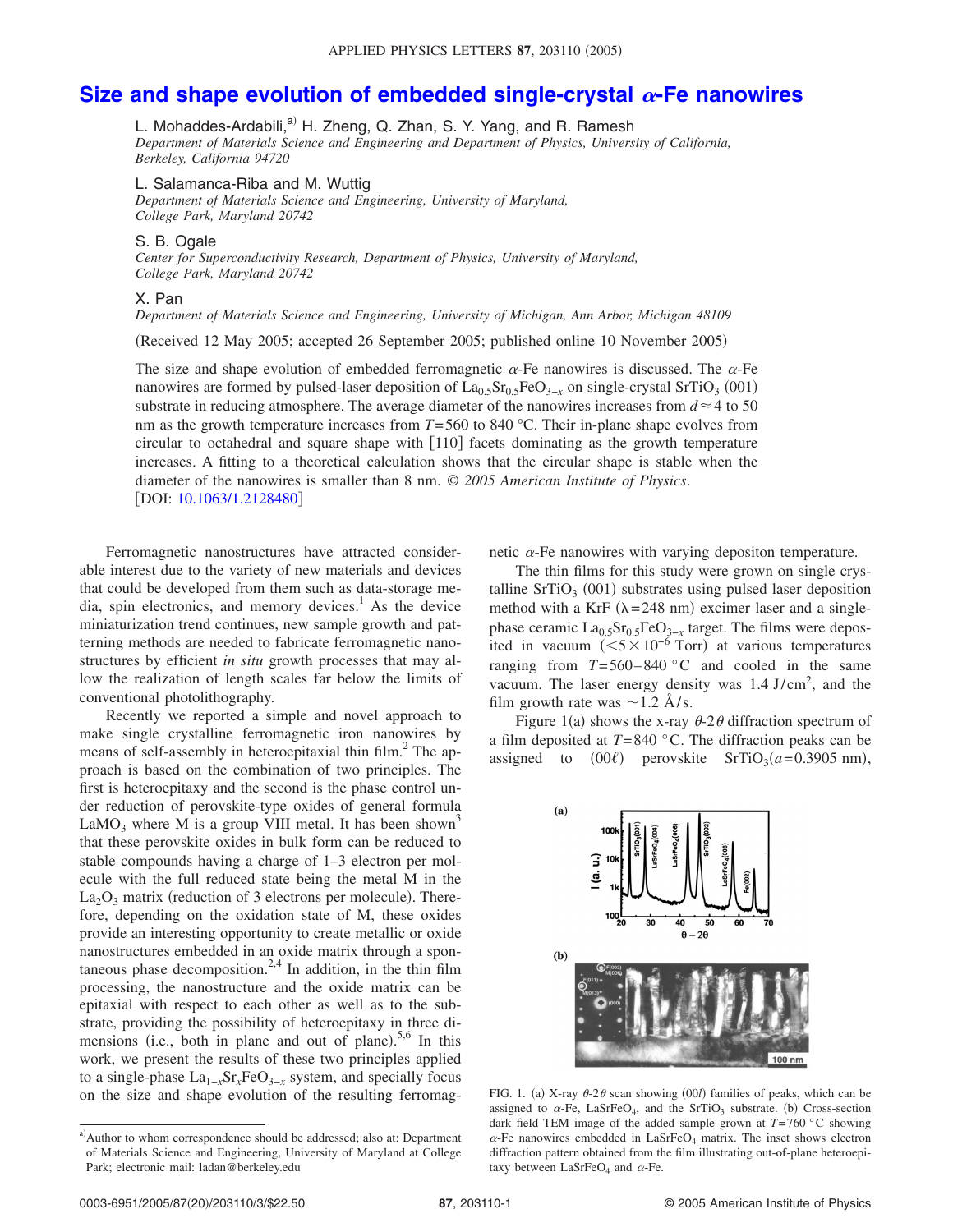

FIG. 2. Plan view TEM image of the film grown at (a)  $T=840$  °C, (b) T  $=760$  °C, and (c)  $T=560$  °C. The inset in all figures shows the statistical lateral size distribution of the pillars. (d) Arrhenius fit of the lateral dimension of the  $\alpha$ -Fe nanowires as a function of growth temperature.

 $(00\ell)$ LaSrFeO<sub>4</sub>  $(a=b=0.388$  nm, and  $c=1.276$  nm) with  $K_2$ NiF<sub>4</sub> structure and (00 $\ell$ ) bcc  $\alpha$ -Fe ( $a$ =0.287 nm). This result shows that in the absence of oxygen the  $La_{0.5}Sr_{0.5}FeO<sub>3</sub>$ target phase does not grow homogeneously as a single-phase film, but spontaneously decomposes into a two-phase state that consists of LaSrFeO<sub>4</sub> and  $\alpha$ -Fe. Both phases are highly crystalline, and (001) oriented. The cross-sectional TEM image of the film grown at  $T=760$  °C [Fig. 1(b)] shows that the  $\alpha$ -Fe phase is embedded in the LaSrFeO<sub>4</sub> matrix. The secondary  $\alpha$ -Fe phase grows perpendicular to the surface of the substrate and forms single crystalline nanowires. The inplane epitaxial relationship of the two phases obtained from plan view electron diffraction<sup>2</sup> indicates that the  $\alpha$ -Fe second phase is rotated  $45^{\circ}$  with respect to the LaSrFeO<sub>4</sub> lattice so that  $[110]_{\alpha \text{-Fe}} || [100]_{\text{LaSrFeO}_4}$  and  $[100]_{\alpha \text{-Fe}} || [110]_{\text{LaSrFeO}_4}$ .

Figures  $2(a) - 2(c)$  shows plan view TEM images of the nanowires grown at different temperatures. It can be seen that the lateral dimensions of the  $\alpha$ -Fe nanowires are strongly dependent on growth temperature. By reducing the temperature of deposition, the size and spacing between the iron nanowires decrease. The insets to the figures show statistical size distributions of the nanowires grown at *T*  $=840$  °C [Fig. 2(a)], *T*=760 °C [Fig. 2(b)], and *T*=560 °C [Fig. 2(c)] which fit a Gaussian distribution with mean diameters of *d*=50, 16, and 4 nm, respectively. It also shows that for the nanowires grown at  $T=760$  and 560 °C, 95% of the nanowires are within the size range of *d*=15–20 nm and *d* =3–6 nm, respectively. For the samples grown at *T*  $=840$  °C, the size distribution of the second phase is slightly larger and 85% of the pillars are within the size range of *d*=45–55 nm.

It is evident that at lower deposition temperatures, since the mobility of the atoms is low and the diffusion length is short, the nucleation of many small iron second phase sites is favored. At higher deposition temperature the atoms become more mobile and the surface diffusion becomes important resulting in the attachment of Fe atoms to an existing iron second phase nucleus. This leads to the formation of fewer and larger iron second phases. Figure  $2(d)$  shows the temperature dependence of the Fe nanowires' lateral dimensions. It is possible to fit the temperature dependence of the lateral dimensions to an Arrhenius-type behavior yielding an activation energy of  $E_v \approx 1.2$  eV for the reduction of  $La_{0.5}S_{0.5}FeO_3$ 



FIG. 3. Plan view high resolution TEM images of (a) circular nanowires grown at  $T=560$  °C, (b) a section of nanowires grown at  $T=760$  °C showing the interface between a single Fe nanowire and  $LaSrFeO<sub>4</sub>$  matrix, and (c) a section of almost square nanowires grown at  $T=840$  °C showing [110] facets of Fe pillars dominating. The schematic of shape changes of nanowires is shown in parallel to high resolution TEM images.

and the formation of the  $\alpha$ -Fe nanowires. In addition, we have shown that the volume fraction of the Fe nanopillars in the film equals approximately  $10\%$ ,<sup>2</sup> and is independent of the deposition temperature. Arrhenius-type behavior of the size evolution of the iron nanowires in addition to constant volume fraction suggests that the growth of the nanowires is kinetically controlled by diffusion during growth.<sup>7,8</sup> This also explains the broadening of the statistical size distribution of the iron second phase at higher growth temperature.<sup>9</sup>

Interestingly the in-plane shape of the nanowires also changes as the temperature of deposition and therefore the size of the nanowires increase. The nanowires grown at temperature around  $T=560$  °C have circular shape with average diameter of about  $d=4$  nm, see Fig. 3(a). The shape evolves to octahedral form with only  $[110]$  and  $[100]$  facets as the temperature of deposition increases. An example is shown in Fig. 3(b) for the film grown at  $T=760$  °C. Nanowires with almost square shape form when the deposition temperature is further raised to  $T=840$  °C, see Fig. 3(c). The equilibrium shapes are all symmetric with  $|110|$  facets dominating.

Here, we first discuss the symmetrical shapes of the iron nanowires and then focus on the temperature dependency of their shapes. The morphologies and symmetry properties of crystals embedded in a crystalline matrix can be explained by the group theory developed by Cahn and Kalonji.<sup>10</sup> In our case, the symmetry point groups for  $\alpha$ -Fe (bcc) nanowires and LaSrFeO<sub>4</sub>(K<sub>2</sub>NiF<sub>4</sub>) matrix are *m3m* and 4/*mmm*, respectively. Therefore, with respect to group theory a heterophase interface between  $\alpha$ -Fe and LaSrFeO<sub>4</sub> phases should belong to a group that contains all the point symmetry elements of both the matrix and the second phase, which is 4/*mmm* in